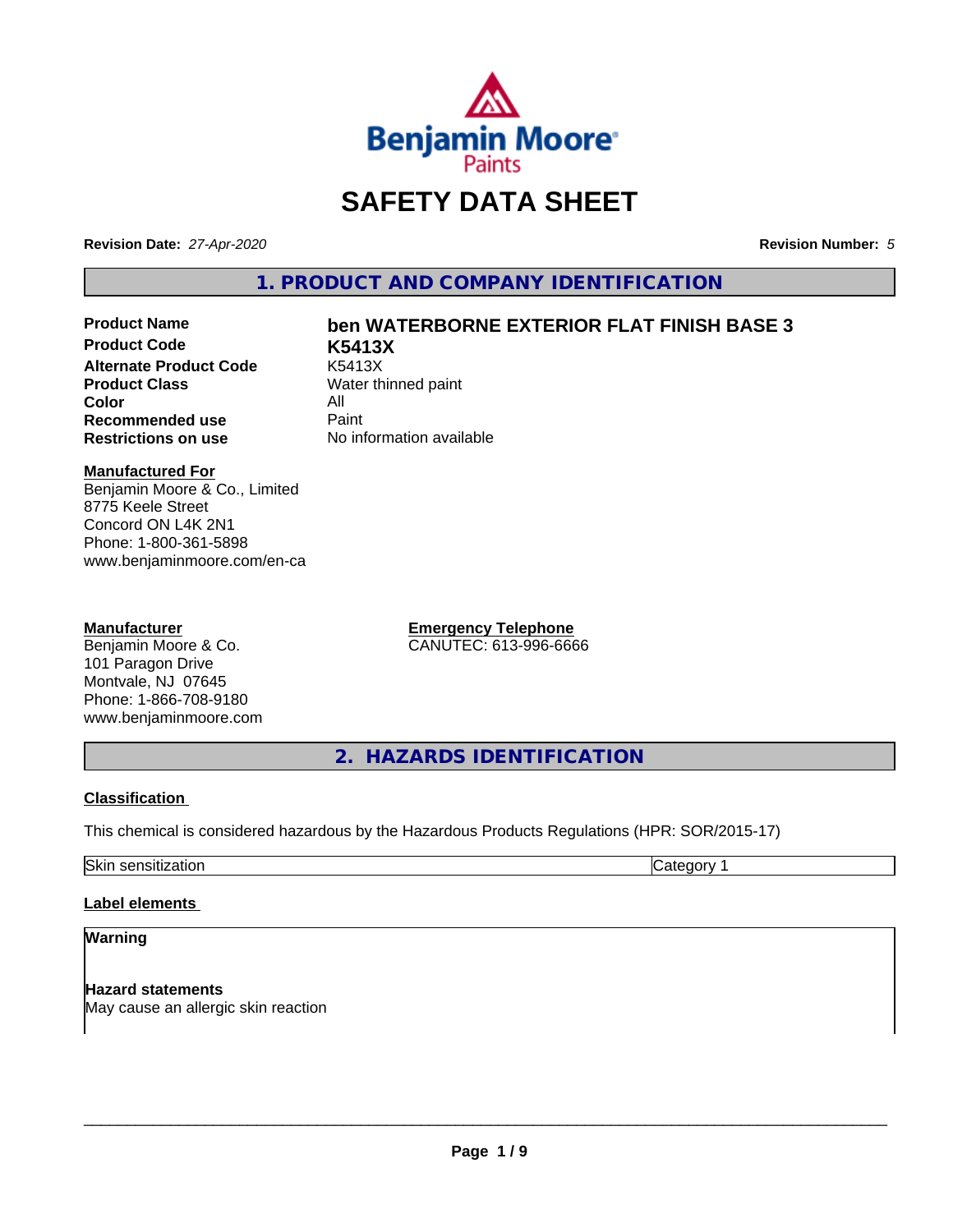

**Appearance** liquid **Odor in the original of the original of the original of the original of the original of the original of the original of the original of the original of the original of the original of the original of t** 

### **Precautionary Statements - Prevention**

Avoid breathing dust/fume/gas/mist/vapors/spray Contaminated work clothing should not be allowed out of the workplace Wear protective gloves

### **Skin**

IF ON SKIN: Wash with plenty of soap and water If skin irritation or rash occurs: Get medical advice/attention Wash contaminated clothing before reuse

### **Precautionary Statements - Disposal**

Dispose of contents/container to an approved waste disposal plant

### **Other information**

No information available

# **3. COMPOSITION INFORMATION ON COMPONENTS**

| <b>Chemical name</b>                              | CAS No.    | Weight-%      | Hazardous Material<br>registry number<br>(HMIRA registry #) | Date HMIRA filed and<br>Information Review Act date exemption granted<br>(if applicable) |
|---------------------------------------------------|------------|---------------|-------------------------------------------------------------|------------------------------------------------------------------------------------------|
| Nepheline syenite                                 | 37244-96-5 | $10 - 30\%$   |                                                             |                                                                                          |
| Titanium dioxide                                  | 13463-67-7 | - 5%          |                                                             |                                                                                          |
| Diatomaceous earth                                | 61790-53-2 | $-5%$         |                                                             |                                                                                          |
| Sodium C14-C16 olefin<br>sulfonate                | 68439-57-6 | $0.1 - 0.25%$ |                                                             |                                                                                          |
| Carbamic acid, butyl-,<br>3-iodo-2-propynyl ester | 55406-53-6 | $0.1 - 0.25%$ |                                                             |                                                                                          |

\*The exact percentage (concentration) of composition has been withheld as a trade secret

## **4. FIRST AID MEASURES**

**General Advice** No hazards which require special first aid measures.

**Eye Contact Exercise 2.1 All 2.5 All 2.5 All 2.6 All 2.6 All 2.6 All 2.6 All 2.6 All 2.6 All 2.6 All 2.6 All 2.6 All 2.6 All 2.6 All 2.6 All 2.6 All 2.6 All 2.6 All 2.6 All 2.6 All 2.6 All 2.6 All 2.6 All 2.6 All 2.6 Al** minutes and consult a physician.

**Skin Contact** Same of the Mash off immediately with soap and plenty of water while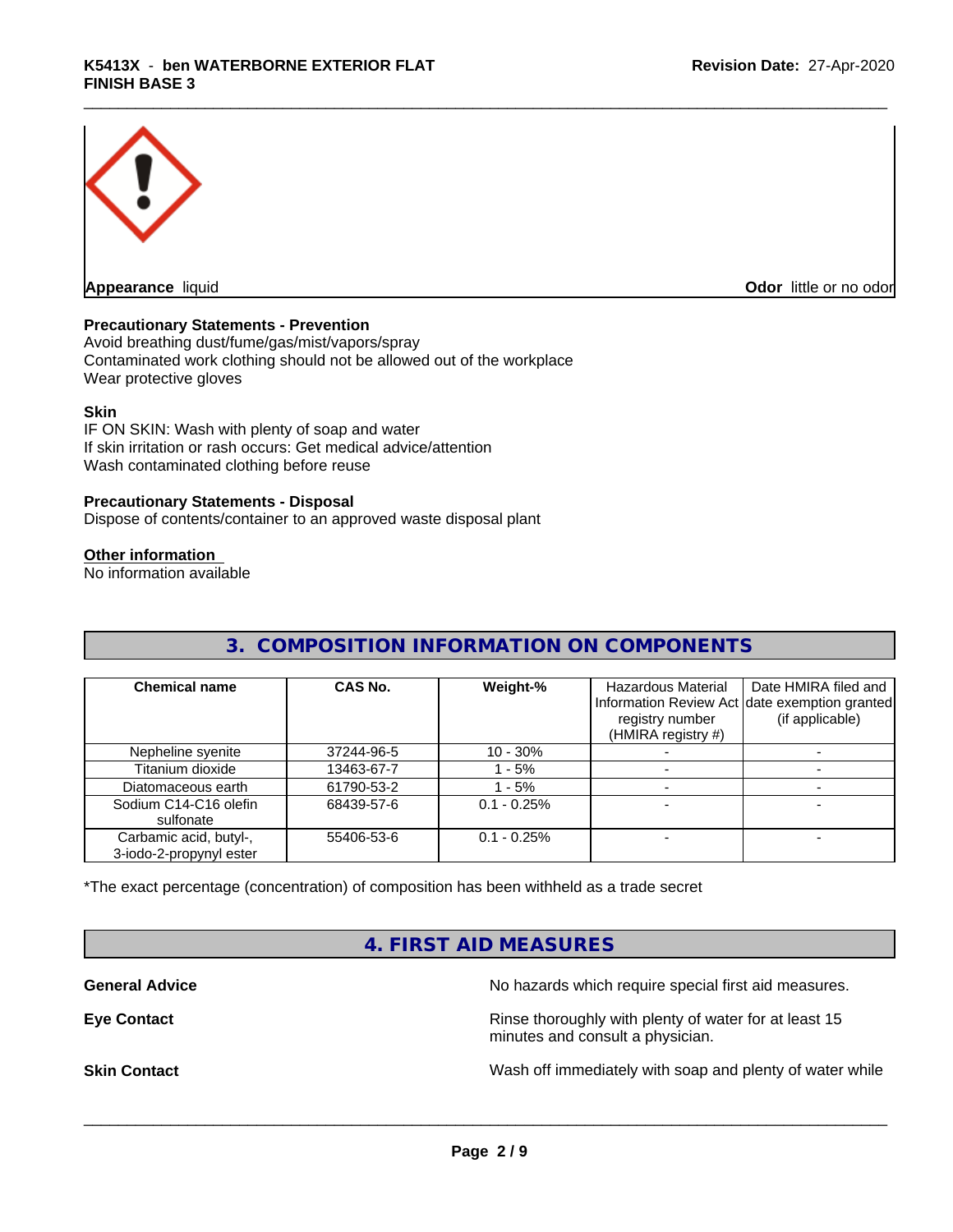|                                                                                  | removing all contaminated clothes and shoes. If skin<br>irritation persists, call a physician. Wash clothing before<br>reuse. Destroy contaminated articles such as shoes. |
|----------------------------------------------------------------------------------|----------------------------------------------------------------------------------------------------------------------------------------------------------------------------|
| <b>Inhalation</b>                                                                | Move to fresh air. If symptoms persist, call a physician.                                                                                                                  |
| Ingestion                                                                        | Clean mouth with water and afterwards drink plenty of<br>water. Consult a physician if necessary.                                                                          |
| <b>Most Important Symptoms/Effects</b>                                           | May cause allergic skin reaction.                                                                                                                                          |
| <b>Notes To Physician</b>                                                        | Treat symptomatically.                                                                                                                                                     |
|                                                                                  | 5. FIRE-FIGHTING MEASURES                                                                                                                                                  |
| <b>Suitable Extinguishing Media</b>                                              | Use extinguishing measures that are appropriate to local<br>circumstances and the surrounding environment.                                                                 |
| Protective equipment and precautions for firefighters                            | As in any fire, wear self-contained breathing apparatus<br>pressure-demand, MSHA/NIOSH (approved or equivalent)<br>and full protective gear.                               |
| <b>Specific Hazards Arising From The Chemical</b>                                | Closed containers may rupture if exposed to fire or<br>extreme heat.                                                                                                       |
| <b>Sensitivity to mechanical impact</b>                                          | No                                                                                                                                                                         |
| Sensitivity to static discharge                                                  | No                                                                                                                                                                         |
| <b>Flash Point Data</b><br>Flash point (°F)<br>Flash Point (°C)<br><b>Method</b> | Not applicable<br>Not applicable<br>Not applicable                                                                                                                         |
| <b>Flammability Limits In Air</b>                                                |                                                                                                                                                                            |
| Lower flammability limit:<br><b>Upper flammability limit:</b>                    | Not applicable<br>Not applicable                                                                                                                                           |
| Health: 1<br>Flammability: 0<br><b>NFPA</b>                                      | Instability: 0<br><b>Special: Not Applicable</b>                                                                                                                           |
|                                                                                  |                                                                                                                                                                            |

### **NFPA Legend**

- 0 Not Hazardous
- 1 Slightly
- 2 Moderate
- 3 High
- 4 Severe

*The ratings assigned are only suggested ratings, the contractor/employer has ultimate responsibilities for NFPA ratings where this system is used.*

*Additional information regarding the NFPA rating system is available from the National Fire Protection Agency (NFPA) at www.nfpa.org.*

# **6. ACCIDENTAL RELEASE MEASURES**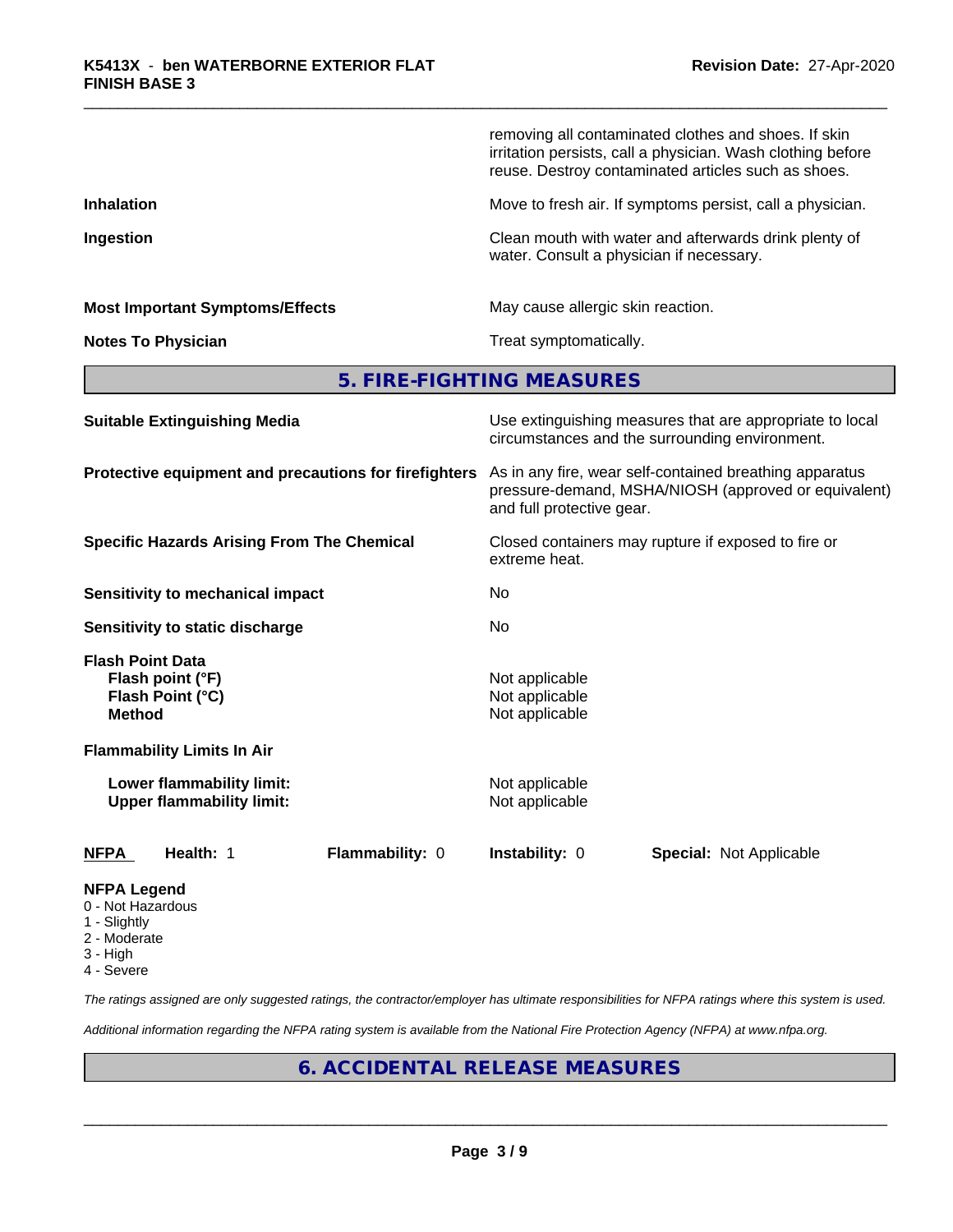**Personal Precautions Precautions** Avoid contact with skin, eyes and clothing. Ensure adequate ventilation.

**Other Information Other Information Prevent further leakage or spillage if safe to do so.** 

**Environmental precautions** See Section 12 for additional Ecological Information.

**Methods for Cleaning Up Example 20 All 20 All 20 All 20 Soak** up with inert absorbent material. Sweep up and shovel into suitable containers for disposal.

## **7. HANDLING AND STORAGE**

**Handling Handling Avoid contact with skin, eyes and clothing. Avoid breathing** vapors, spray mists or sanding dust. In case of insufficient ventilation, wear suitable respiratory equipment.

**Storage Keep container tightly closed. Keep out of the reach of Keep** container tightly closed. Keep out of the reach of

**Incompatible Materials** Noinformation available

# **8. EXPOSURE CONTROLS/PERSONAL PROTECTION**

children.

### **Exposure Limits**

| <b>Chemical name</b> | <b>ACGIH TLV</b>         | Alberta           | British Columbia            | Ontario           | Quebec                       |
|----------------------|--------------------------|-------------------|-----------------------------|-------------------|------------------------------|
| Nepheline svenite    | N/E                      | N/E               | N/E                         | 10 mg/m $3$ - TWA | N/E                          |
| Titanium dioxide     | TWA: $10 \text{ mg/m}^3$ | 10 mg/m $3$ - TWA | 10 mg/m $3$ - TWA           | 10 mg/m $3$ - TWA | 10 mg/m <sup>3</sup> - TWAEV |
|                      |                          |                   | $3 \text{ ma/m}^3$ - TWA    |                   |                              |
| Diatomaceous earth   | N/E                      | N/E               | $4 \text{ mg/m}^3$ - TWA    | N/E               | 6 mg/m <sup>3</sup> - TWAEV  |
|                      |                          |                   | 1.5 mg/m <sup>3</sup> - TWA |                   |                              |

**Legend**

ACGIH - American Conference of Governmental Industrial Hygienists Alberta - Alberta Occupational Exposure Limits British Columbia - British Columbia Occupational Exposure Limits Ontario - Ontario Occupational Exposure Limits Quebec - Quebec Occupational Exposure Limits N/E - Not established

**Personal Protective Equipment**

**Engineering Measures Ensure** Ensure adequate ventilation, especially in confined areas.

**Eve/Face Protection Safety glasses with side-shields. Skin Protection Protection Protective gloves and impervious clothing. Respiratory Protection In case of insufficient ventilation wear suitable respiratory** equipment.

**Hygiene Measures Avoid contact with skin, eyes and clothing. Remove and Avoid contact with skin, eyes and clothing. Remove and Avoid contact with skin, eyes and clothing. Remove and** wash contaminated clothing before re-use. Wash thoroughly after handling.

# **9. PHYSICAL AND CHEMICAL PROPERTIES**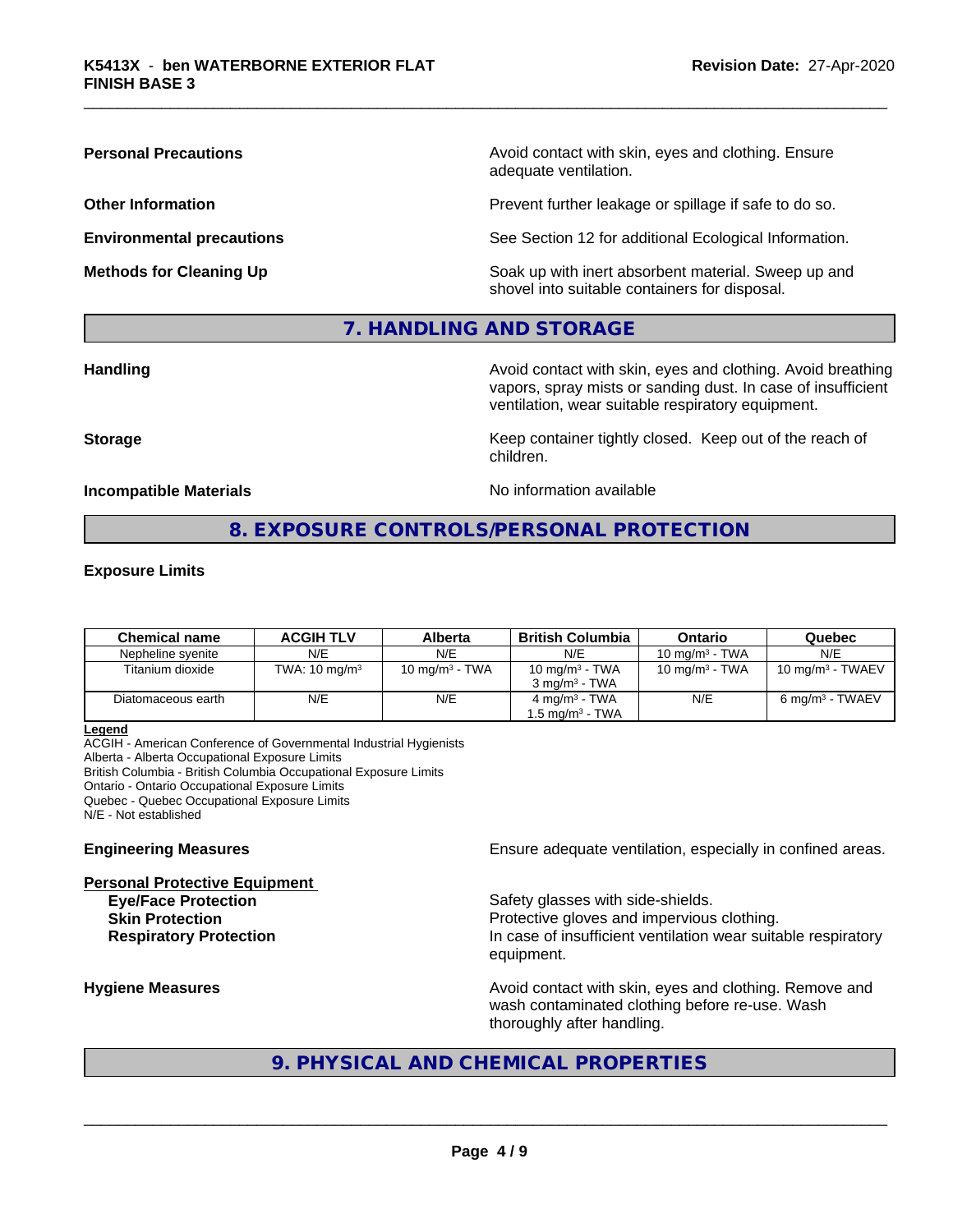**Appearance** liquid<br> **Odor** little c **Odor Threshold** No information available **Density (lbs/gal)** 10.5 - 10.9 **Specific Gravity** 1.26 - 1.30 **pH** No information available **Viscosity (cps)** No information available Notice 1, 1999 **Solubility(ies)** No information available in the solution of the solution of the solution available in the solution of the solution of the solution of the solution of the solution of the solution of the solution of the so **Water solubility** No information available **Evaporation Rate No information available No information available Vapor pressure** No information available **Vapor density**<br> **We Solids**<br>
We Solid Wi, % Solids
2019 **Wt. % Solids** 45 - 55<br> **Vol. % Solids** 30 - 40 **Vol. % Solids Wt. % Volatiles** 45 - 55 **Vol. % Volatiles** 60 - 70 **VOC Regulatory Limit (g/L)** < 50 **Boiling Point (°F)** 212 **Boiling Point (°C) Freezing point (°F)** 32 **Freezing Point (°C)** 0 **Flash point (°F)** Not applicable **Flash Point (°C)** Not applicable **Method** Not applicable<br> **Flammability (solid, gas)** Not applicable Not applicable **Flammability (solid, gas)** Not applicable<br> **Upper flammability limit:** Not applicable<br>
Not applicable **Upper flammability limit:**<br> **Lower flammability limit:**<br>
Not applicable<br>
Not applicable **Lower flammability limit:**<br> **Autoignition Temperature (°F)** Not applicable Not applicable available **Autoignition Temperature (°F) Autoignition Temperature (°C)** No information available **Decomposition Temperature (°F)** No information available **Decomposition Temperature (°C)** No information available **Partition coefficient** No information available

little or no odor

# **10. STABILITY AND REACTIVITY**

| <b>Reactivity</b>                         | Not Applicable                           |
|-------------------------------------------|------------------------------------------|
| <b>Chemical Stability</b>                 | Stable under normal conditions.          |
| <b>Conditions to avoid</b>                | Prevent from freezing.                   |
| <b>Incompatible Materials</b>             | No materials to be especially mentioned. |
| <b>Hazardous Decomposition Products</b>   | None under normal use.                   |
| <b>Possibility of hazardous reactions</b> | None under normal conditions of use.     |

# **11. TOXICOLOGICAL INFORMATION**

### **Product Information**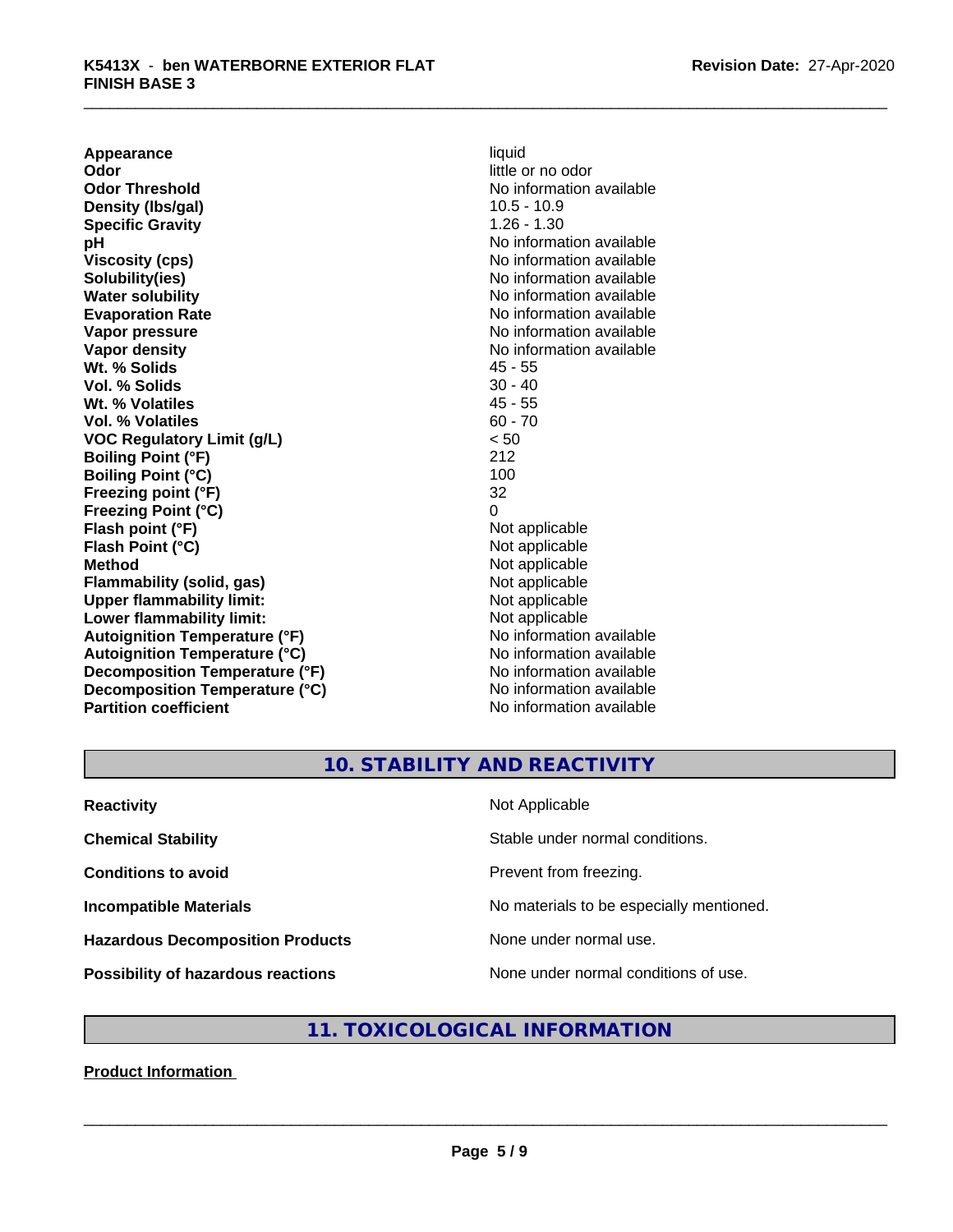| Information on likely routes of exposure                                                   |                                                          |
|--------------------------------------------------------------------------------------------|----------------------------------------------------------|
| <b>Principal Routes of Exposure</b>                                                        | Eye contact, skin contact and inhalation.                |
| <b>Acute Toxicity</b>                                                                      |                                                          |
| <b>Product Information</b>                                                                 | No information available                                 |
| Symptoms related to the physical, chemical and toxicological characteristics               |                                                          |
| <b>Symptoms</b>                                                                            | No information available                                 |
| Delayed and immediate effects as well as chronic effects from short and long-term exposure |                                                          |
| Eye contact                                                                                | May cause slight irritation                              |
| <b>Skin contact</b>                                                                        | Substance may cause slight skin irritation. Prolonged or |
|                                                                                            | repeated contact may dry skin and cause irritation.      |
| <b>Inhalation</b>                                                                          | May cause irritation of respiratory tract.               |
| Ingestion                                                                                  | Ingestion may cause gastrointestinal irritation, nausea, |
|                                                                                            | vomiting and diarrhea.                                   |
| <b>Sensitization</b>                                                                       | May cause an allergic skin reaction.                     |
| <b>Neurological Effects</b>                                                                | No information available.                                |
| <b>Mutagenic Effects</b>                                                                   | No information available.                                |
| <b>Reproductive Effects</b>                                                                | No information available.                                |
| <b>Developmental Effects</b>                                                               | No information available.                                |
| <b>Target organ effects</b>                                                                | No information available.                                |
| <b>STOT - single exposure</b>                                                              | No information available.                                |
| <b>STOT - repeated exposure</b>                                                            | No information available.                                |
| Other adverse effects                                                                      | No information available.                                |
| <b>Aspiration Hazard</b>                                                                   | No information available.                                |

**Numerical measures of toxicity**

**The following values are calculated based on chapter 3.1 of the GHS document**

| <b>ATEmix (oral)</b>                 | 325790 mg/kg |
|--------------------------------------|--------------|
| <b>ATEmix (inhalation-dust/mist)</b> | 475.8 mg/L   |

### **Component Information**

| Chemical name                                                   | Oral LD50             | Dermal LD50          | Inhalation LC50                                                            |
|-----------------------------------------------------------------|-----------------------|----------------------|----------------------------------------------------------------------------|
| Titanium dioxide<br>13463-67-7                                  | $> 10000$ mg/kg (Rat) |                      |                                                                            |
| Sodium C14-C16 olefin sulfonate<br>68439-57-6                   | $= 2220$ mg/kg (Rat)  | > 740 mg/kg (Rabbit) |                                                                            |
| Carbamic acid, butyl-,<br>3-iodo-2-propynyl ester<br>55406-53-6 | $= 1470$ mg/kg (Rat)  | $>$ 2000 mg/kg (Rat) | $= 0.67$ mg/L (Rat) 4 h = 0.63 mg/L<br>$(Rat)$ 4 h = 0.99 mg/L $(Rat)$ 4 h |

### **Chronic Toxicity**

### **Carcinogenicity**

*The information below indicateswhether each agency has listed any ingredient as a carcinogen:.*

| Chemic<br>name<br>.а. | 100                                                          | <b>NTP</b> |
|-----------------------|--------------------------------------------------------------|------------|
|                       | <br>ם ה<br>Carcinoden<br>ossible <sup>,</sup><br>Human∶<br>. |            |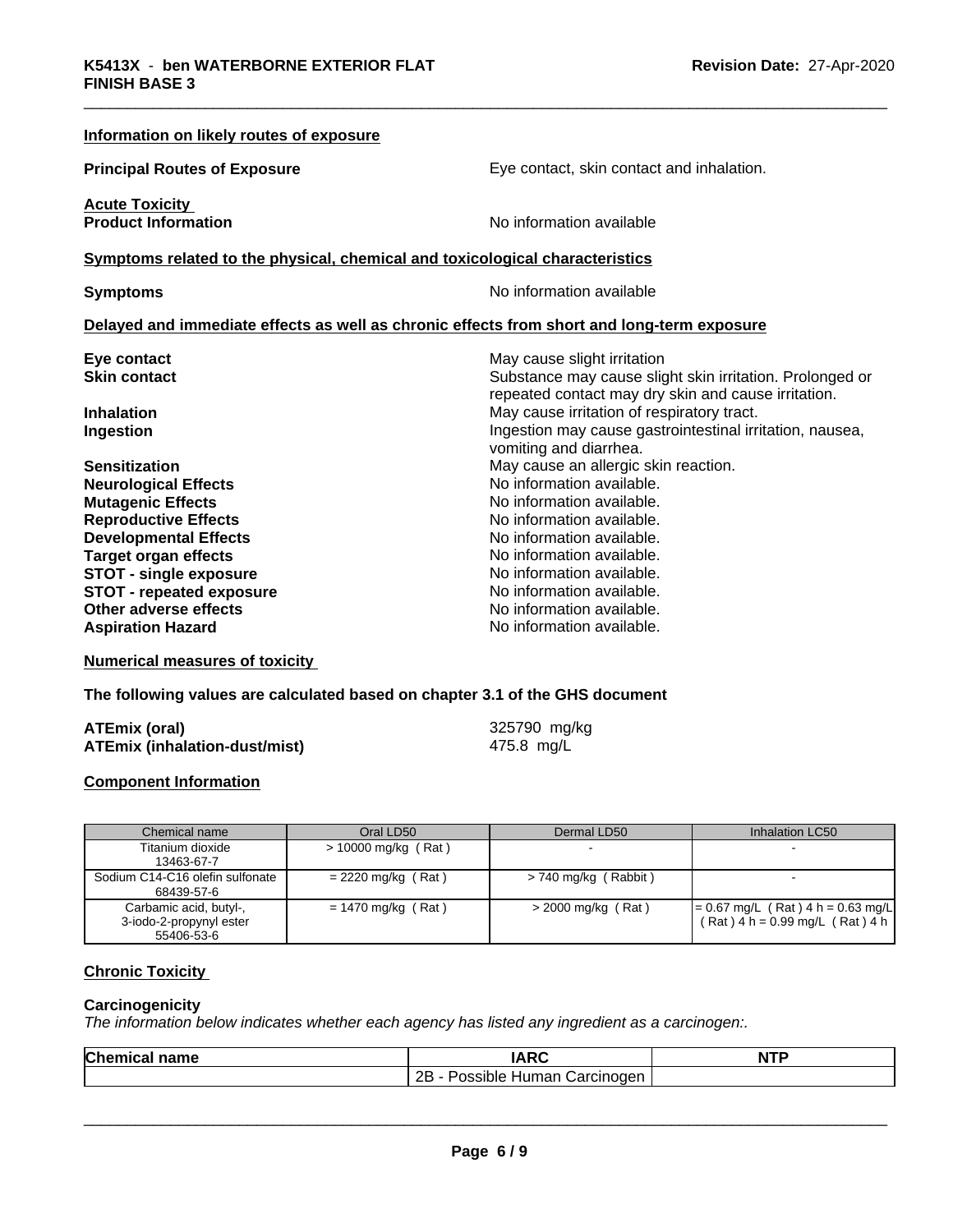# \_\_\_\_\_\_\_\_\_\_\_\_\_\_\_\_\_\_\_\_\_\_\_\_\_\_\_\_\_\_\_\_\_\_\_\_\_\_\_\_\_\_\_\_\_\_\_\_\_\_\_\_\_\_\_\_\_\_\_\_\_\_\_\_\_\_\_\_\_\_\_\_\_\_\_\_\_\_\_\_\_\_\_\_\_\_\_\_\_\_\_\_\_ **K5413X** - **ben WATERBORNE EXTERIOR FLAT FINISH BASE 3**

| $ -$<br>$-1$<br>l itanlun<br>ou<br>1 X I ( 1 6 |  |
|------------------------------------------------|--|

• Although IARC has classified titanium dioxide as possibly carcinogenic to humans (2B), their summary concludes: "No significant exposure to titanium dioxide is thought to occur during the use of products in which titanium dioxide is bound to other materials, such as paint."

### **Legend**

IARC - International Agency for Research on Cancer NTP - National Toxicity Program OSHA - Occupational Safety & Health Administration

**12. ECOLOGICAL INFORMATION**

## **Ecotoxicity Effects**

The environmental impact of this product has not been fully investigated.

### **Product Information**

# **Acute Toxicity to Fish**

No information available

### **Acute Toxicity to Aquatic Invertebrates**

No information available

### **Acute Toxicity to Aquatic Plants**

No information available

### **Persistence / Degradability**

No information available.

### **Bioaccumulation**

No information available.

### **Mobility in Environmental Media**

No information available.

### **Ozone**

No information available

### **Component Information**

### **Acute Toxicity to Fish**

Titanium dioxide  $LC50:$  > 1000 mg/L (Fathead Minnow - 96 hr.) Carbamic acid, butyl-, 3-iodo-2-propynyl ester LC50: 230 µg/L (Bluegill sunfish - 96 hr.)

### **Acute Toxicity to Aquatic Invertebrates**

No information available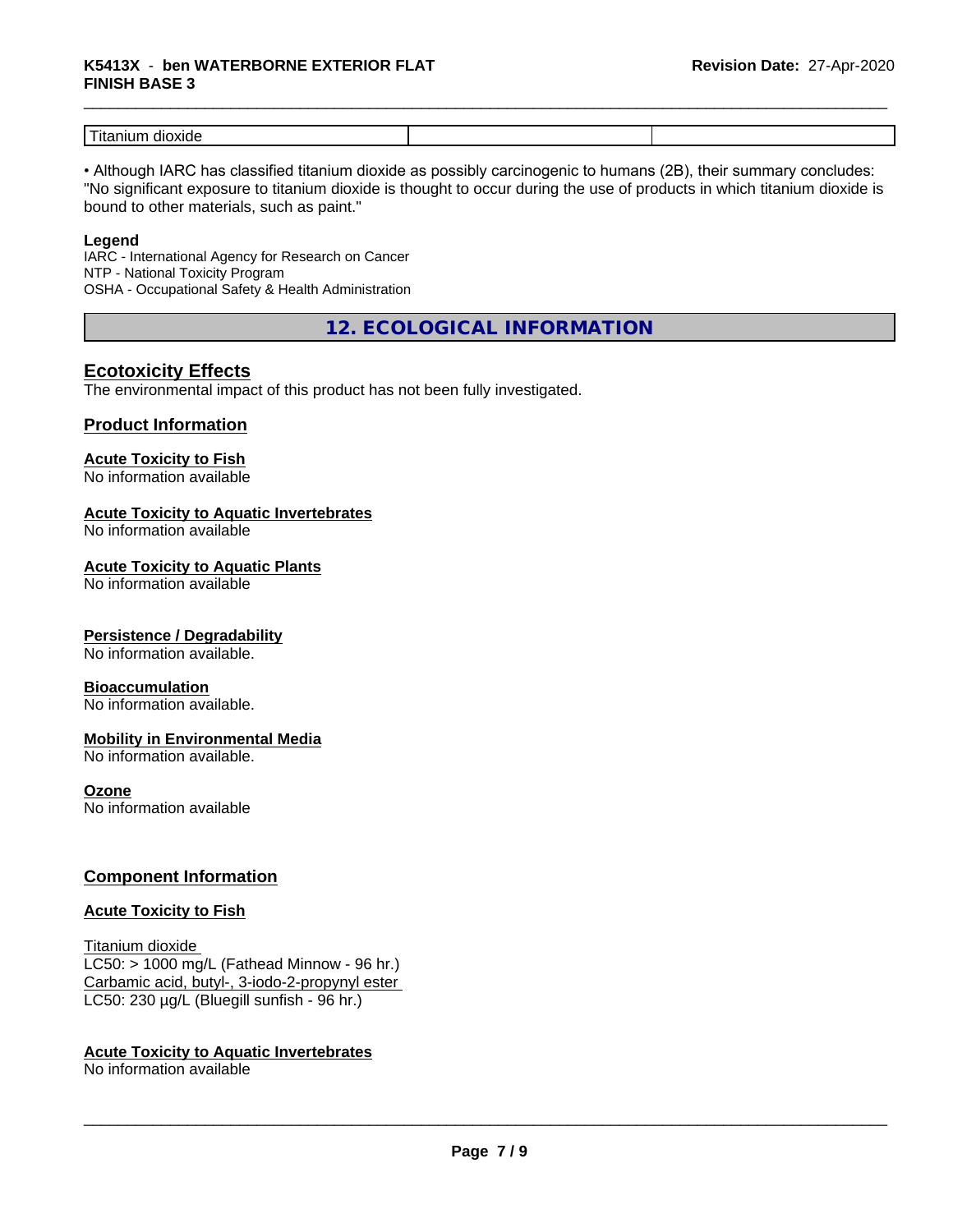### **Acute Toxicity to Aquatic Plants**

No information available

## **13. DISPOSAL CONSIDERATIONS**

**Waste Disposal Method Dispose of in accordance with federal, state, provincial,** and local regulations. Local requirements may vary, consult your sanitation department or state-designated environmental protection agency for more disposal options.

**14. TRANSPORT INFORMATION**

**TDG** Not regulated

**ICAO / IATA** Not regulated

**IMDG / IMO** Not regulated

**15. REGULATORY INFORMATION**

### **International Inventories**

**TSCA: United States** Yes - All components are listed or exempt. **DSL: Canada** Yes - All components are listed or exempt.

### **National Pollutant Release Inventory (NPRI)**

#### **NPRI Parts 1- 4**

This product contains the following Parts 1-4 NPRI chemicals:

*None*

### **NPRI Part 5**

This product contains the following NPRI Part 5 Chemicals:

*None*

### **WHMIS Regulatory Status**

This product has been classified in accordance with the hazard criteria of the Hazardous Products Regulations (HPR) and the SDS contains all the information required by the HPR.